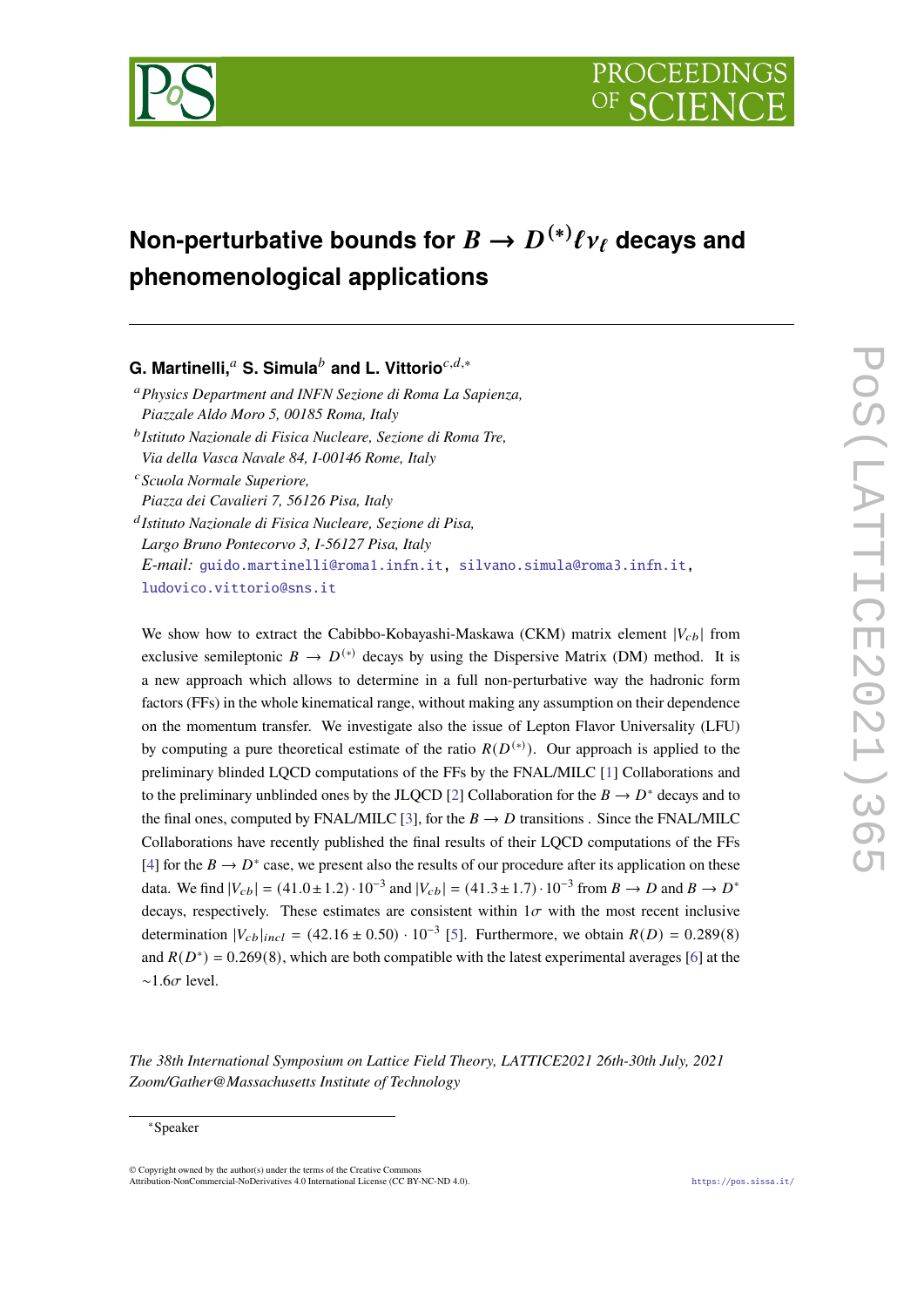## **1.** State-of-the-art of semileptonic  $B \to D^{(*)}$  decays

Semileptonic  $B \to D^{(*)}\ell\nu$  decays are one of the most challenging processes in the phenomenology of flavor physics. They are affected by two unsolved problems. On the one hand, there is the  $|V_{cb}|$  puzzle, *i.e.* the tension between the inclusive and the exclusive determinations of the CKM matrix element  $|V_{cb}|$ . According to the FLAG Collaboration [\[7\]](#page-8-1), there is a ~ 2.6 $\sigma$  discrepancy between the exclusive estimates (that depend on the FFs parametrization)

$$
|V_{cb}|_{BGL} \times 10^3 = 39.08(91), \qquad |V_{cb}|_{CLN} \times 10^3 = 39.41(60), \tag{1}
$$

and the inclusive one

<span id="page-1-0"></span>
$$
|V_{cb}|_{incl} \times 10^3 = 42.00(65).
$$
 (2)

Note that a new more precise estimate of the inclusive value has recently appeared [\[5\]](#page-7-4), namely  $|V_{cb}| = 42.16(50)$ , and it is compatible with the value quoted by FLAG in Eq. [\(2\)](#page-1-0). On the other hand, a tension exists between the theoretical expectation value and the measurements of  $R(D^{(*)})$ , defined as the  $\tau/\mu$  ratios of the branching fractions of  $B \to D^{(*)}\ell\nu$  decays. The HFLAV Collaboration [\[6\]](#page-8-0) has produced the plot in Fig. [1,](#page-1-1) where the red area represents the average of the most recent experimental measurements. There is a  $\sim 3.1\sigma$  tension between that area and the Standard Model (SM) predictions, represented by a black cross in Fig. [1.](#page-1-1)

<span id="page-1-1"></span>

**Figure 1:** *Correlation plot of*  $R(D)$ - $R(D^*)$  given by the HFLAV Collaboration [\[6\]](#page-8-0) in the Spring 2019. The *red area represents the world average of all measurements, while the black cross is the average of the SM predictions. The plot shows a*  $\sim$  3.1 $\sigma$  tension between theory and experiments.

## **2.** The DM description of the FFs entering semileptonic  $B \to D^*$  decays

Let us focus our attention on semileptonic  $B \to D^*$  decays, which are more challenging ones given the vector nature of the  $D^*$  meson. The theoretical expression of the differential decay width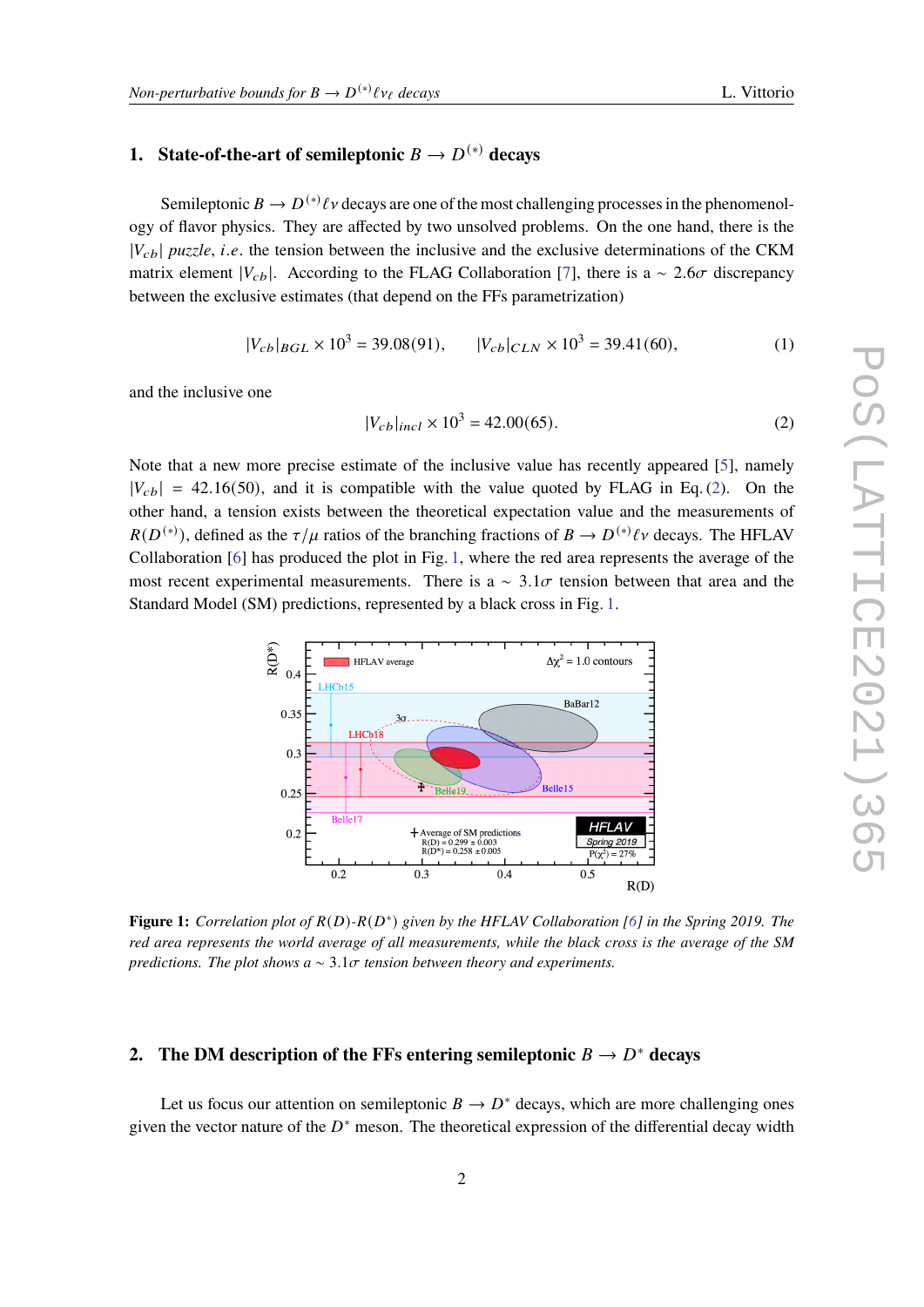in the massless lepton limit reads

<span id="page-2-0"></span>
$$
\frac{d\Gamma(B \to D^*(\to D\pi)\ell\nu)}{dw d\cos\theta_\ell d\cos\theta_\nu d\chi} = \frac{G_F^2 |V_{cb}|^2 \eta_{EW}^2}{4(4\pi)^4} 3m_B m_{D^*}^2 (1 - 2w r + r^2) \sqrt{w^2 - 1} B(D^* \to D\pi)
$$
  
×  $\{(1 - \cos\theta_\ell)^2 \sin^2\theta_\nu |H_+|^2 + (1 + \cos\theta_\ell)^2 \sin^2\theta_\nu |H_-|^2 + 4 \sin^2\theta_\ell \cos^2\theta_\nu |H_0|^2$   
–  $2 \sin^2\theta_\ell \sin^2\theta_\nu \cos 2\chi H_+ H_- - 4 \sin\theta_\ell (1 - \cos\theta_\ell) \sin\theta_\nu \cos\theta_\nu \cos\chi H_+ H_0+  $4 \sin\theta_\ell (1 + \cos\theta_\ell) \sin\theta_\nu \cos\theta_\nu \cos\chi H_- H_0\}$ , (3)$ 

where  $w$  is the recoil variable and we have introduced the helicity amplitudes

$$
H_{\pm}(w) = f(w) \mp m_B m_{D^*} \sqrt{w^2 - 1} g(w), \quad H_0(w) = \frac{\mathcal{F}_1(w)}{\sqrt{m_B^2 + m_D^2 - 2m_B m_D w}},
$$
  

$$
H_t(w) = \frac{(m_B + m_{D^*}) \sqrt{m_B m_{D^*}(w^2 - 1)}}{\sqrt{m_B^2 + m_{D^*}^2 - 2m_B m_{D^*} w}} P_1(w).
$$
 (4)

Note that  $H_t(w)$  does not appear in the Eq. [\(3\)](#page-2-0) since its contribution is proportional to the lepton mass.

We have four FFs, *i.e.*  $f(w)$ ,  $g(w)$ ,  $\mathcal{F}_1(w)$ ,  $P_1(w)$ , that we studied by using the Dispersive Matrix (DM) method, presented in [\[8\]](#page-8-2). The DM method allows us to study the FFs in a novel, nonperturbative and model-independent way, since, starting from the available LQCD computations of the FFs at low recoil, we can extrapolate their behaviour in the high- $w$  region. To this end, we do **not** assume any functional dependence of the FFs on the recoil and we use only non-perturbative quantities, including the susceptibilities (which have been computed for the first time on the lattice in [\[9\]](#page-8-3) for  $b \to c$  quark transitions). Furthermore, the resulting bands of the FFs will be independent of the experimental measurements of the differential decay widths, that will be then used only to obtain a new estimate of  $|V_{cb}|$ . Thus, by using the preliminary blinded LQCD computations of the FFs by FNAL/MILC [\[1\]](#page-7-0) and the preliminary unblinded ones by JLQCD [\[2\]](#page-7-1), we have obtained the bands in Fig. [2](#page-3-0) as a function of the conformal parameter

$$
z = \frac{\sqrt{w+1} - \sqrt{2}}{\sqrt{w+1} + \sqrt{2}}.
$$
 (5)

## **3.** How to compute theoretical estimates of  $|V_{cb}|$  and  $R(D^*)$  through unitarity

The Belle Collaboration [\[10,](#page-8-4) [11\]](#page-8-5) has published two differente sets of measurements of the differential decay widths  $d\Gamma/dx$  ( $x = w$ , cos  $\theta_l$ , cos  $\theta_v$ ,  $\chi$ ) in the form of ten bins for each kinematical variable. Thus, we have computed the theoretical estimate of each one-dimensional differential decay width (starting from the complete expression in the Eq. [\(3\)](#page-2-0) and using the unitarity bands of the FFs in Fig. [2\)](#page-3-0) and we have compared them to the experimental data in order to obtain bin-per-bin estimates of  $|V_{cb}|$ . We have developed a separate analysis for each set of LQCD input data.

Let us examine for instance the results by adopting the FNAL/MILC preliminary blinded LQCD inputs. They are shown in Fig. [3,](#page-4-0) where the blue points come from the first set of Belle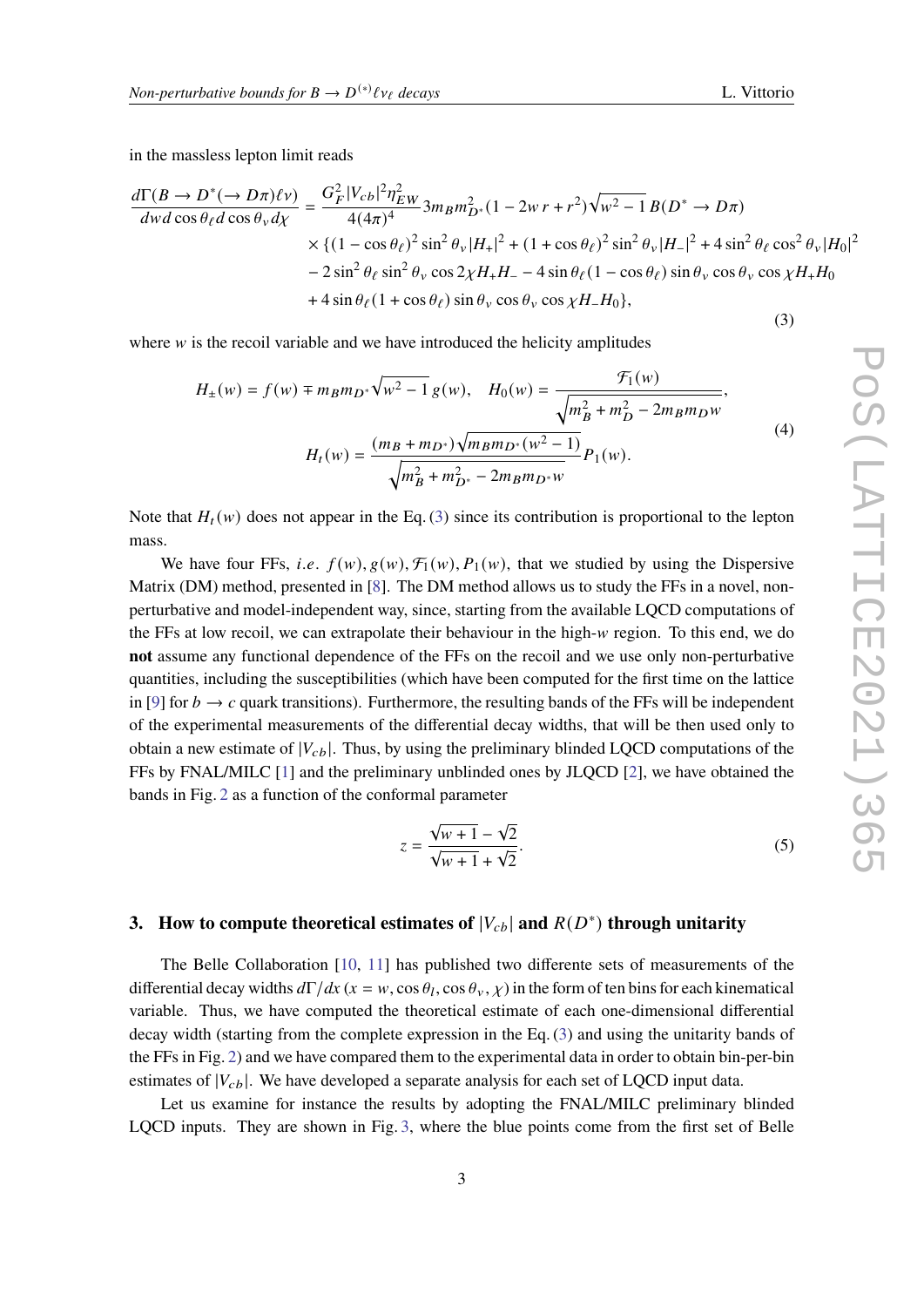<span id="page-3-0"></span>

**Figure 2:** The bands of the four FFs entering  $B \to D^* \ell \nu$  decays, computed through the DM method. The *solid orange (dashed green) bands are the results adopting the blinded FNAL/MILC (unblinded JLQCD) results, which are represented by blue squares (red points).*

measurements [\[10\]](#page-8-4) while the green squares from the second one [\[11\]](#page-8-5). For each kinematical variable and for each experiment, we compute the average of these bin-per-bin estimates as

<span id="page-3-1"></span>
$$
|V_{cb}| = \frac{\sum_{i,j=1}^{10} (\mathbf{C}^{-1})_{ij} |V_{cb}|_j}{\sum_{i,j=1}^{10} (\mathbf{C}^{-1})_{ij}}, \qquad \sigma_{|V_{cb}|}^2 = \frac{1}{\sum_{i,j=1}^{10} (\mathbf{C}^{-1})_{ij}},
$$
(6)

where C is the covariance matrix and  $|V_{cb}|_i$  are the single  $|V_{cb}|$  estimates. This procedure generates the dashed orange (dotted red) bands in Fig. [3](#page-4-0) for the first (second) set of Belle measurements. As graphically clear, in the  $w$  case there is an evident underestimate of the weighted mean value.

To solve this problem, we consider the *relative* differential decay widths, given by the ratios  $(d\Gamma/dx)/\Gamma$ , for each bin by using the measurements [\[12\]](#page-8-6). We expect that the calibration errors in the experimental data will be strongly reduced in the ratios [\[13\]](#page-8-7). We compute a new correlation matrix  $\rho$  through the generation of the bootstraps for  $(d\Gamma/dx)/\Gamma$  and then a new covariance matrix  $C_{new}$  of the measurements through the original experimental uncertainties  $\sigma_{exp}$  associated to the data, *i.e.*  $C_{new,ij} = \rho_{ij} \sigma_{exp,i} \sigma_{exp,j}$ . We repeat the whole procedure for the extraction of  $|V_{cb}|$  and compute the new weigthed mean values of  $|V_{cb}|$  through the Eq. [\(6\)](#page-3-1). In Fig. [4](#page-4-1) we show the results. In this case, although differences remain, there is no systematic underestimate of the mean of  $|V_{cb}|$ .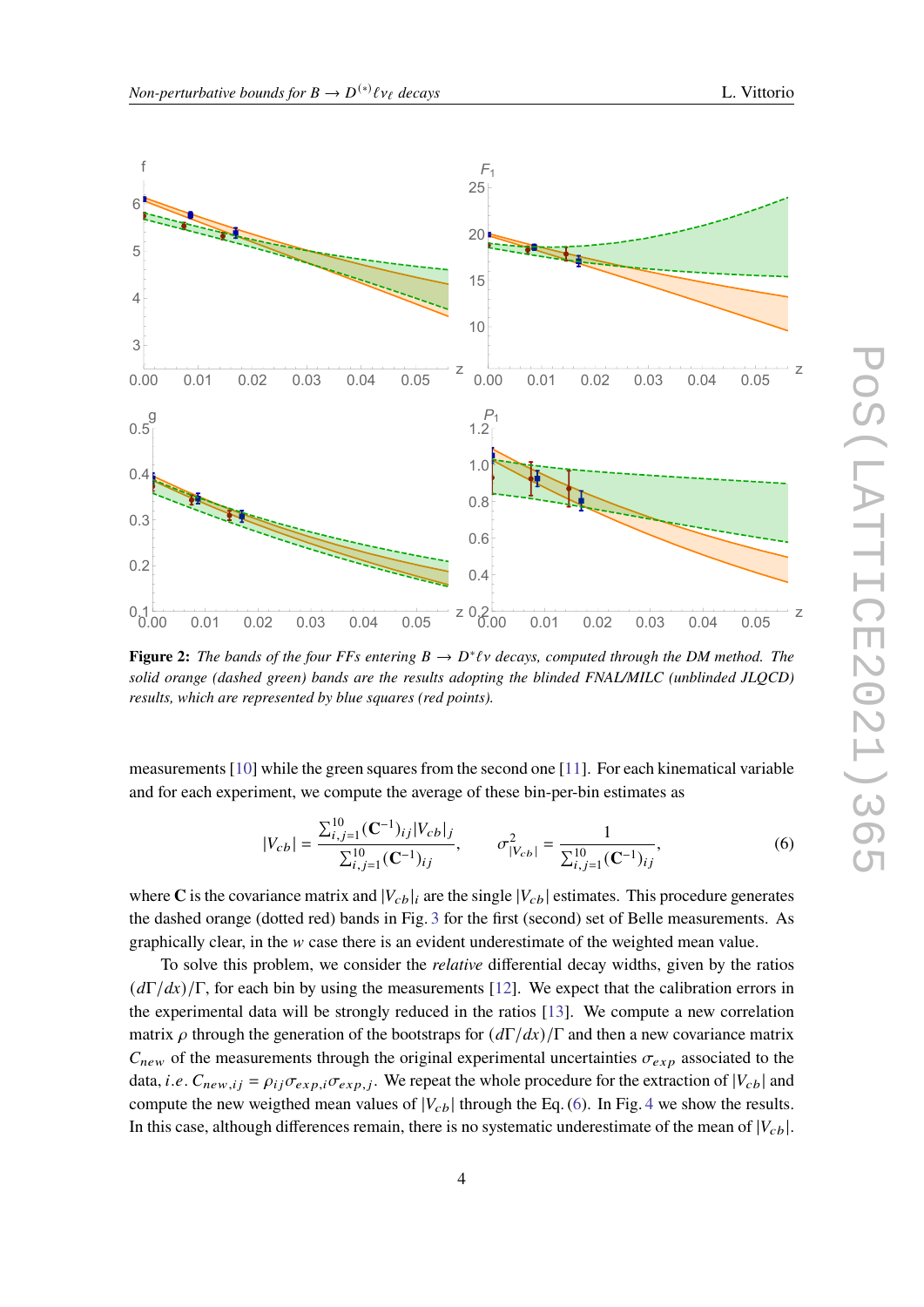<span id="page-4-0"></span>

**Figure 3:** *Bin-per-bin values of*  $|V_{cb}|$  *for each kinematical variable and for each Belle experiment, resulting from preliminary blinded FNAL/MILC input data. The blue points correspond to the first Belle measurements [\[10\]](#page-8-4), while the green squares to the second one [\[11\]](#page-8-5). Finally, the dashed orange (dotted red) bands are the weighted mean values [\(6\)](#page-3-1) for each variable, starting from the blue points (green squares).*

<span id="page-4-1"></span>

**Figure 4:** *Bin-per-bin values of* | | *for each kinematical variable and for each Belle experiment, resulting from preliminary blinded FNAL/MILC input data, after the modification of the experimental covariances. The colour code is the same one of Fig. [3.](#page-4-0)*

To obtain a final estimate of the CKM matrix element, we finally combine the resulting eight mean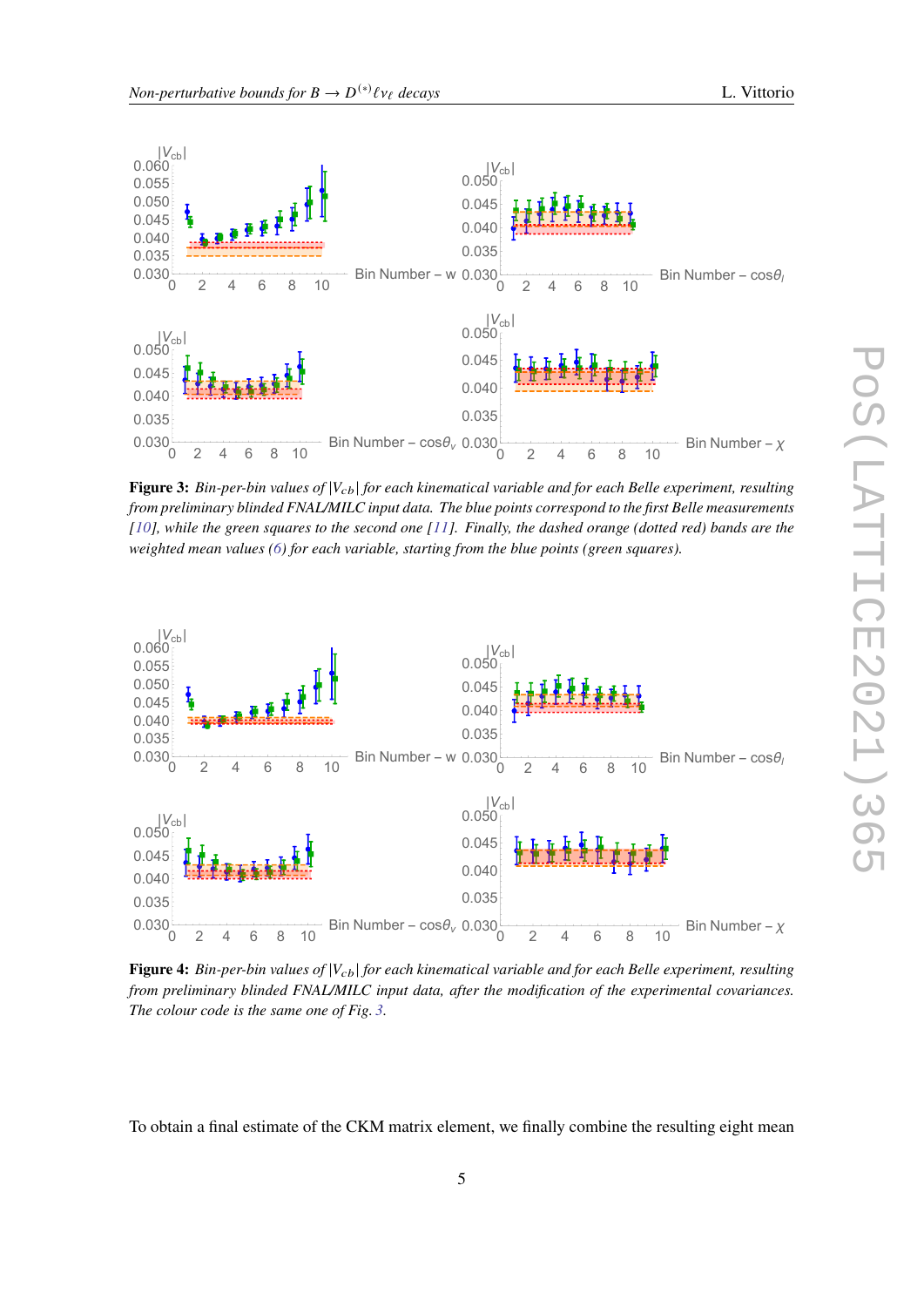values as

$$
\mu_x = \frac{1}{N} \sum_{k=1}^{N} x_k, \qquad \sigma_x^2 = \frac{1}{N} \sum_{k=1}^{N} \sigma_k^2 + \frac{1}{N} \sum_{k=1}^{N} (x_k - \mu_x)^2,
$$
\n(7)

thus obtaining

 $|V_{ch}| \times 10^3 = 41.4 \pm 1.5$ 

as the  $|V_{cb}|$  estimate resulting from our study of the FNAL/MILC preliminary blinded LQCD data.

The DM method allows us to obtain fully-theoretical expectation values of other quantities relevant for phenomenology, *i.e.* the anomaly  $R(D^*)$ , the  $\tau$ -polarization  $P_{\tau}$  and finally the  $D^*$ longitudinal polarization  $F_L$ . To be more specific, we generate some bootstrap events of the FFs and compute the corresponding values of  $R(D^*)$ ,  $P_{\tau}$  and  $F_L$ . The final means and the final uncertainties will come from a Gaussian fit of the histograms of these events. The results of our study of the FNAL/MILC preliminary blinded LQCD data are

$$
R(D^*) = 0.272 \pm 0.010
$$
,  $P_{\tau} = -0.52 \pm 0.01$ ,  $F_L = 0.43 \pm 0.02$ .

Since the blinding factor is declared to be a common multiplicative term to all the FFs, it does not affect the evaluation of these quantities.

## **4.** Numerical results for  $|V_{cb}|$  and  $R(D^*)$  using the *final* results by FNAL/MILC

On May 2021, the FNAL/MILC Collaborations have published the final results of their LQCD computations of the FFs. For this reason, we have repeated the analysis described in the previous Section using the new data [\[4\]](#page-7-3). Our final estimate for  $|V_{cb}|$  then reads

<span id="page-5-1"></span>
$$
|V_{cb}| \times 10^3 = 41.3 \pm 1.7
$$
 (8)

after the modification of the experimental covariances. Moreover, we obtain

<span id="page-5-2"></span>
$$
R(D^*) = 0.269 \pm 0.008,
$$
  $P_{\tau} = -0.52 \pm 0.01,$   $F_L = 0.42 \pm 0.01,$  (9)

as final estimates of the anomaly and of the polarization observables [\[14\]](#page-8-8).

#### **5.** Estimates of  $|V_{cb}|$  and  $R(D)$  from unitarity

The study of the semileptonic  $B \to D$  decays is much simpler with respect to the  $B \to D^*$ one, since the produced meson is a pseudoscalar one. In particular, we have to deal only with the momentum transfer as a kinematical variable, so that we can express the differential decay width as

<span id="page-5-0"></span>
$$
\frac{d\Gamma}{dq^2} = \frac{G_F^2 |V_{cb}|^2 \eta_{EW}^2}{24\pi^3} \left(1 - \frac{m_\ell^2}{q^2}\right)^2
$$
\n
$$
\times \left[|\vec{p}_D|^3 \left(1 + \frac{m_\ell^2}{2q^2}\right) |f^+(q^2)|^2 + m_B^2 |\vec{p}_D| \left(1 - \frac{m_D^2}{m_B^2}\right)^2 \frac{3m_\ell^2}{8q^2} |f^0(q^2)|^2\right],
$$
\n(10)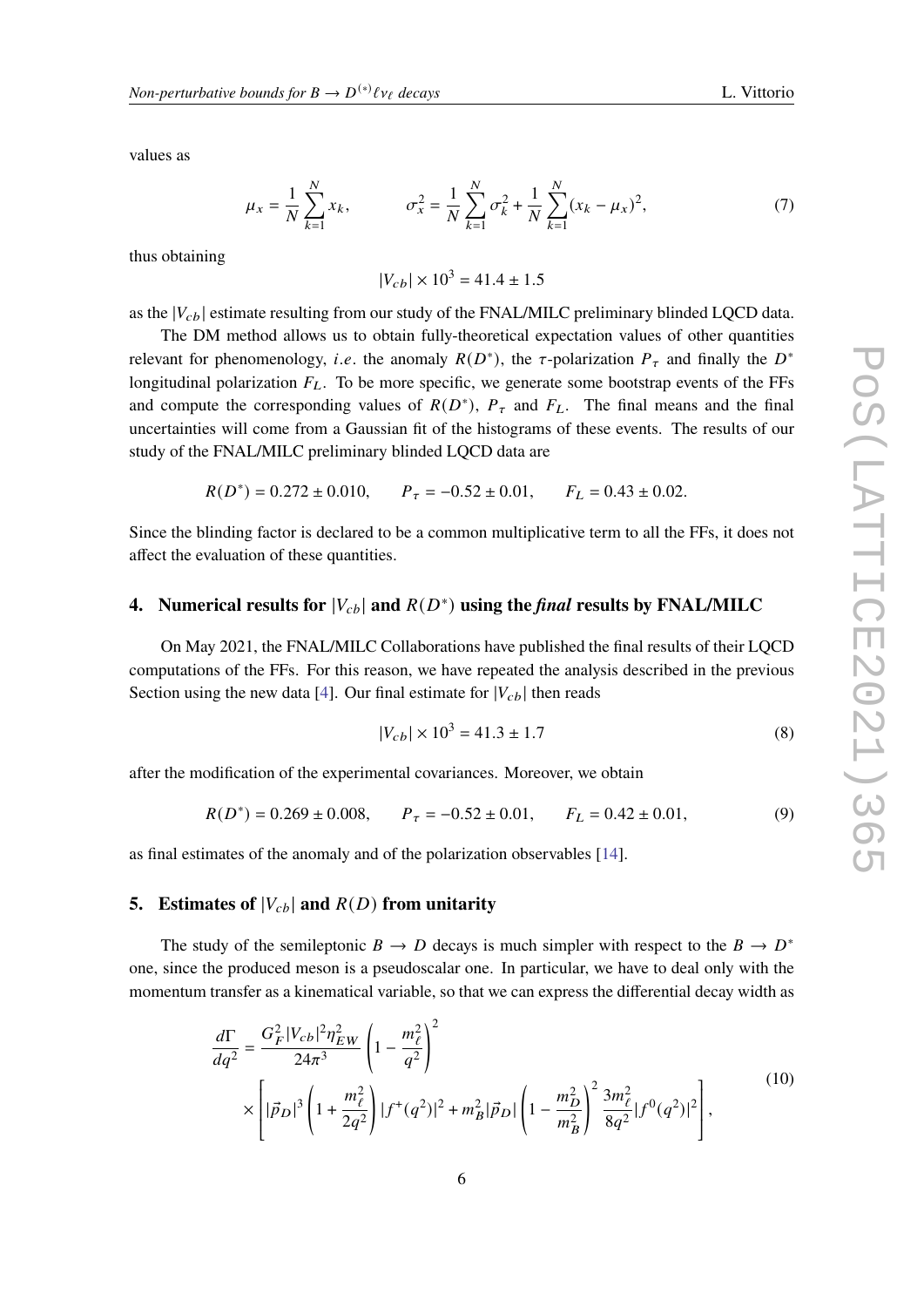<span id="page-6-0"></span>

**Figure 5:** The bands of the FFs entering  $B \to D\ell\nu$  decays computed through the DM method. The colour *code is (lower) violet band for*  $f_0(z)$ *, (higher) gray one for*  $f_+(z)$ *. The blue points are the results of the FNAL/MILC computations.*

where the two FFs  $f_{+,0}(q^2)$  are related through the expression  $f^+(0) = f^0(0)$ . Starting from the available LQCD computations of these FFs by the FNAL/MILC Collaborations [\[3\]](#page-7-2) and from our non-perturbative susceptibilities [\[9\]](#page-8-3), the DM method allows us to describe the FFs in the whole kinematical range. Our results are shown in Fig. [5.](#page-6-0)

In order to obtain an updated value of  $|V_{cb}|$  from this channel, we put together our description of the lattice FFs and the measurements of the differential decay width  $d\Gamma/dw$ . For the latter case, we use the results published by the Belle Collaboration [\[15\]](#page-8-9), for which they also give the correlation matrix of the systematic errors. We re-express the Eq. [\(10\)](#page-5-0) as

$$
|V_{cb}| = \sqrt{\frac{d\Gamma}{dq^2}|_{exp} \times \frac{24\pi^3}{G_F^2 \eta_{EW}^2 |\vec{p}_D|^3 |f^+(q^2)|_{th}^2}},
$$
\n(11)

where we are neglecting the lepton mass for simplicity. By using this expression, we compute  $|V_{cb}|$ for each recoil bin through a bootstrap analysis, as shown in Fig. [6,](#page-7-5) and Eq. [\(6\)](#page-3-1) allows us to obtain a final estimate of  $|V_{cb}|$ , namely

<span id="page-6-1"></span>
$$
|V_{cb}| = (41.0 \pm 1.2) \cdot 10^{-3},\tag{12}
$$

which is represented as an orange band in the same Figure.

Finally, we compute a new theoretical estimate of  $R(D)$  by using the same strategy for  $R(D^*)$ ,  $P_{\tau}$  and  $F_{L}$ . Analogously to those cases, we generate bootstrap events of the FFs  $f_{+,0}$  in the whole kinematical range and thus we determine the corresponding values of  $R(D)$ , namely

<span id="page-6-2"></span>
$$
R(D) = 0.289(8). \tag{13}
$$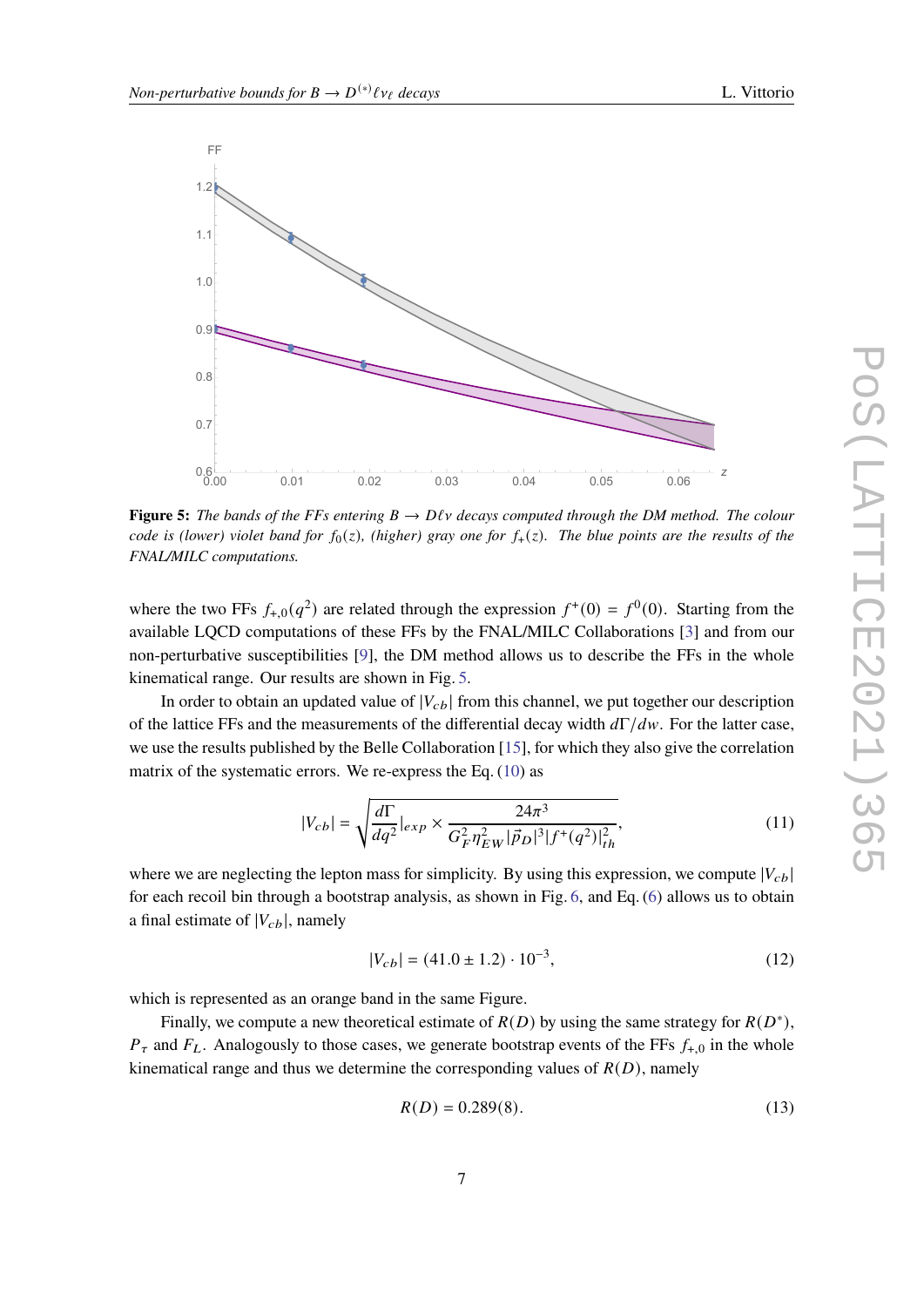<span id="page-7-5"></span>

**Figure 6:** *Values of the CKM matrix element*  $|V_{cb}|$  *resulting from the experimental data for semileptonic*  $B \rightarrow D$  decays. The orange band represents the result of the weighted mean [\(12\)](#page-6-1).

#### **6. Conclusions**

We have studied the semileptonic  $B \to D^{(*)}\ell\nu$  decays through the Dispersive Matrix descrip-tion of the Form Factors. Our main results are given in Eqs. [\(8\)](#page-5-1) and [\(12\)](#page-6-1) for the extraction of  $|V_{cb}|$ from the  $B \to D^*$  and the  $B \to D$  decays, respectively. We have for the first time an indication of a sizable reduction of the tension between the inclusive and the exclusive determinations of  $|V_{cb}|$ in both the channels. Furthermore, our results for the anomalies are given in Eqs. [\(9\)](#page-5-2) and [\(13\)](#page-6-2). With respect to other phenomenological studies in literature, the uncertainties on the ratios  $R(D^{(*)})$ are larger since the DM method is completely model-independent and only LQCD data are used to describe the shape of the FFs. The difference between these theoretical expectations and the corresponding experimental world averages is reduced to  $\sim 1.6\sigma$  level.

#### **References**

- <span id="page-7-0"></span>[1] Fermilab Lattice, MILC collaboration, A. V. Avilés-Casco, C. DeTar, A. X. El-Khadra, A. S. Kronfeld, J. Laiho and R. S. Van de Water, *The B*  $\rightarrow$  *D*<sup>\*</sup>*lv semileptonic decay at* nonzero recoil and its implications for  $|V_{cb}|$  and  $R(D^*)$ , PoS **[LATTICE2019](http://dx.doi.org/10.22323/1.363.0049)** (2019) 049, [[1912.05886](http://arxiv.org/abs/1912.05886)].
- <span id="page-7-1"></span>[2] JLQCD collaboration, T. Kaneko, Y. Aoki, G. Bailas, B. Colquhoun, H. Fukaya, S. Hashimoto et al.,  $B \to D^{(*)} \ell v$  form factors from lattice QCD with relativistic heavy *quarks*, *PoS* **[LATTICE2019](http://dx.doi.org/10.22323/1.363.0139)** (2019) 139, [[1912.11770](http://arxiv.org/abs/1912.11770)].
- <span id="page-7-2"></span>[3] FERMILAB LATTICE, MILC collaboration, J. A. Bailey, A. Bazavov, C. Bernard, C. Bouchard, C. DeTar, D. Du et al.,  $B \to D\ell\nu$  form factors at nonzero recoil and  $|V_{ch}|$  from 2 + 1-flavor *lattice QCD*, *[Physical Review D](http://dx.doi.org/10.1103/physrevd.92.034506)* **92** (Aug, 2015) .
- <span id="page-7-3"></span>[4] Fermilab Lattice, MILC collaboration, A. Bazavov et al., *Semileptonic form factors for*  $B \to D^* \ell \nu$  at nonzero recoil from  $2 + 1$ -flavor lattice QCD, [2105.14019](http://arxiv.org/abs/2105.14019).
- <span id="page-7-4"></span>[5] M. Bordone, B. Capdevila and P. Gambino, *Three loop calculations and inclusive*  $V_{cb}$ , [2107.00604](http://arxiv.org/abs/2107.00604).